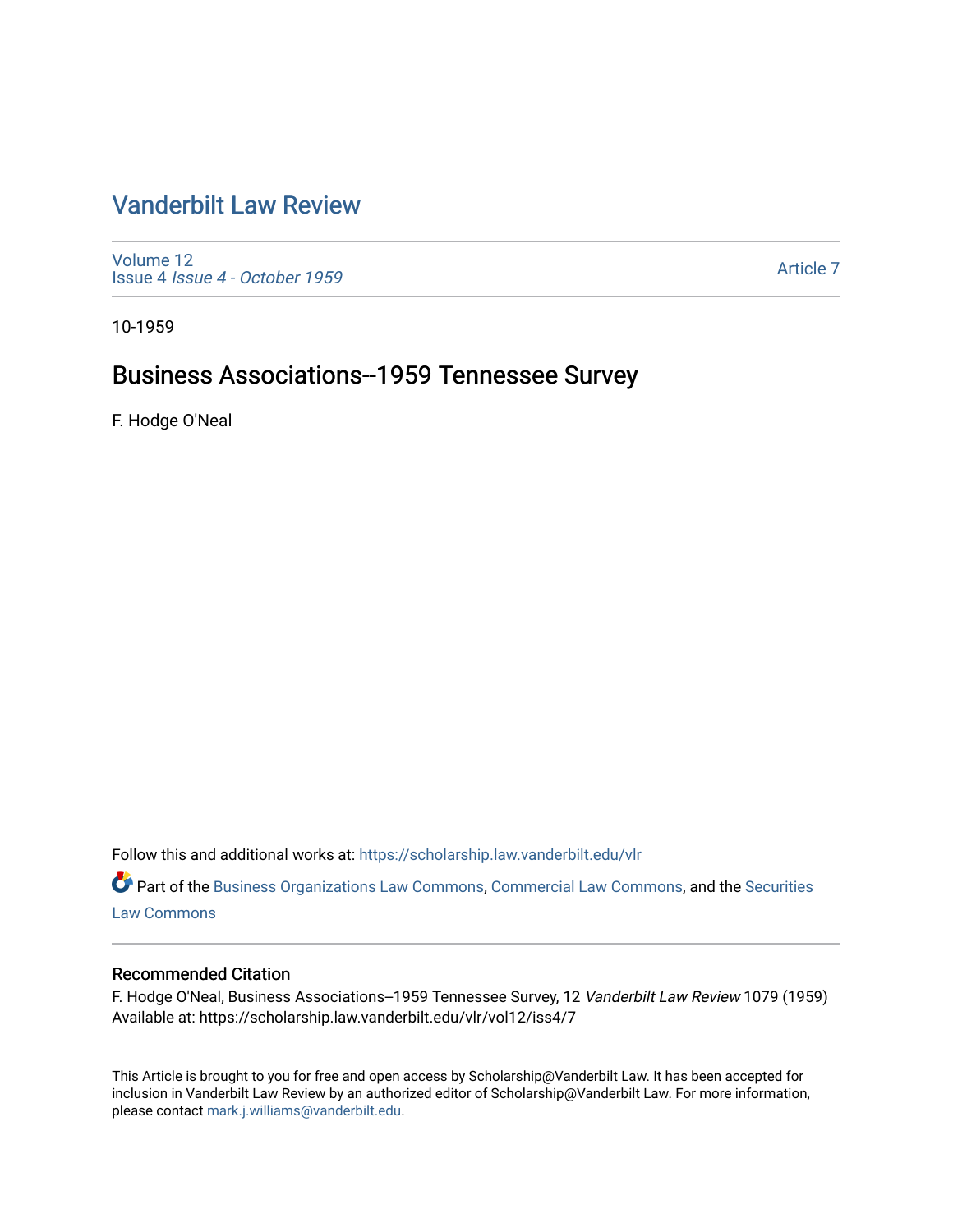## **BUSINESS ASSOCIATIONS-1959 TENNESSEE SURVEY**

F. **HODGE O'NEAL\***

- I. **AMENDMENTS** TO THE SECURITIES LAW
- II. SMALL BusINEss INVESTMENT COMPANIES
- III. **DEVELOPMENT CREDIT CORPORATIONS**
- IV. **SPECIAL PRIVILEGES OF FOREIGN CORPORATIONS AND OTHER ORGANIZATIONS** INVESTING **IN** LOANS **ON REAL ESTATE**
- V. **GENERAL WELFARE CORPORATIONS**
- VI. **ACTIONS AGAINST UNINCORPORATED ASSOCIATIONS**
- VII. **TAX ON FOREIGN CORPORATIONS WITH EARNINGS, PROPERTY, OR BUSINESS** IN **TENNESSEE**

VIII. NUMBER OF **INCORPORATORS FOR** RELIGIOUS CORPORATIONS

- IX. **CHARTERS OF** CORPORATIONS **FOR THE** HIGHER **EDUCATION** OF **TEACHERS**
- X. **LICENSING OF MONEY LENDERS**
- XI. **BEQUEST OF STOCK IN CORPORATION WHICH DID NOT COME INTO EXIST-ENCE** UNTIL **AFTER WILL'S EXECUTION**
- XII. **WHETHER PARTNERSHIP** REAL PROPERTY **DESCENDS AS PERSONALTY**

 $\pm$ 

The Eighty-first General Assembly enacted a considerable number of significant statutes affecting business organizations or their activities. One of the new statutes made important changes in the Securities Law of 1955. Several of the statutes were designed, or at least professed to be designed, to encourage the commercial and industrial development of Tennessee. On the other hand, Tennessee courts handed down during the survey period only two or three opinions touching on business associations questions, and those questions were of but little importance. In general, this article discusses the statutes first, then the judicial decisions.

### I. AmENDMENTS TO THE SECURITIES LAw

The Securities Law of 1955<sup>1</sup> requires the registration of securities offered for sale in the state of Tennessee and the registration of dealers and salesmen of securities. The administration of the law is vested in the Commissioner of Insurance and Banking.

<sup>\*</sup> Professor of Law, Duke University; member, Louisiana and Georgia Bars.

*<sup>1.</sup>* TENN. CODE *ANN.* §§ 48-1601 to -1648 (Supp. 1958).

<sup>1079</sup>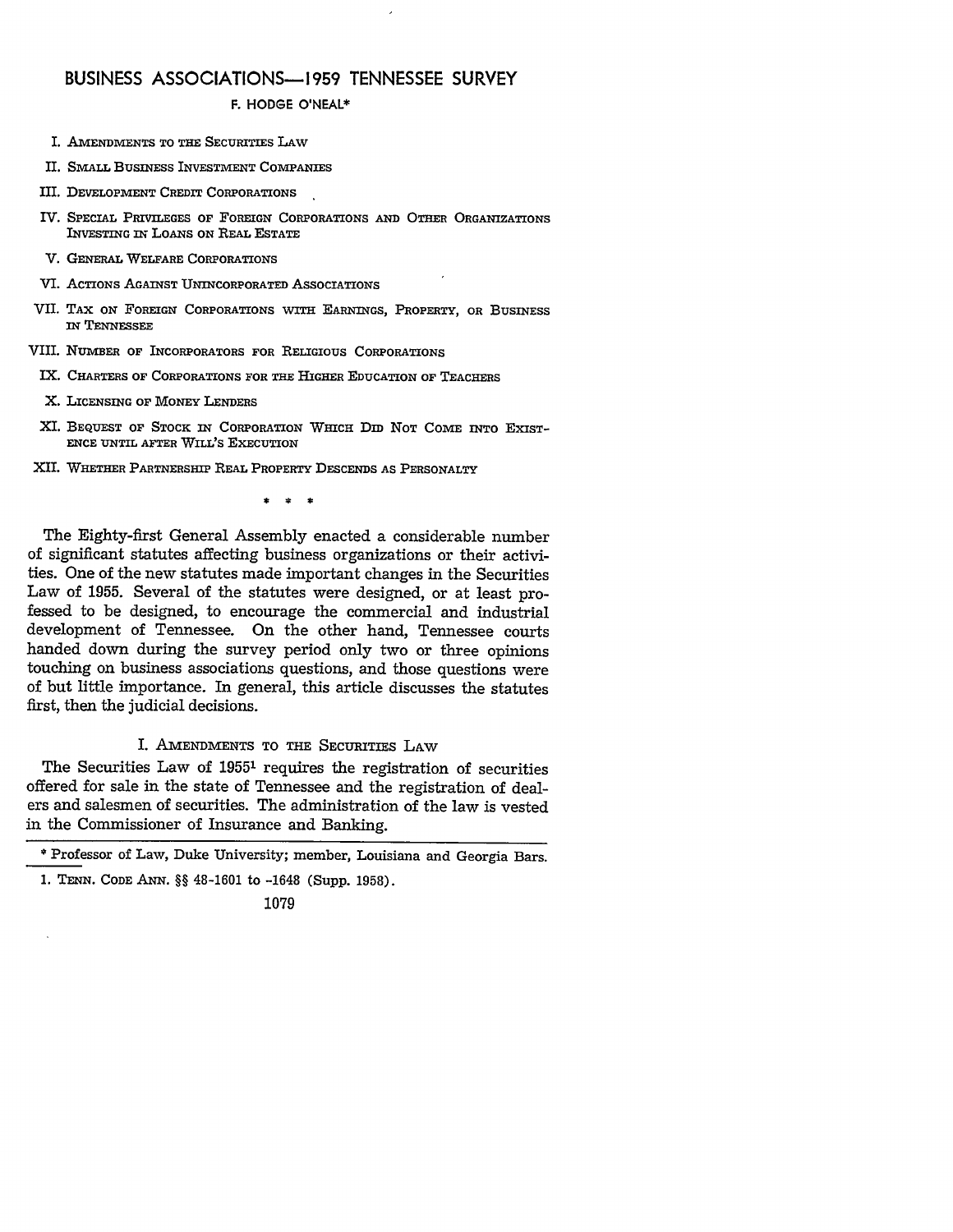Chapter 228 of the 1959 acts2 made a number of changes in the Securities Law. It provides that the Commissioner as authorized by the Governor shall appoint a Director for the securities division, and that the Commissioner may with the consent of the Governor employ an assistant director for the division.3 The new statute also increases the amount of information which must be filed with the Commissioner by an applicant registering securities for sale.4 In addition to the information which an applicant for registration has had to provide in the past, he must now file the following items: (1) names of states other than Tennessee in which a filing has been made or will be made and names of states, if any, in which fling has been denied or voluntarily withdrawn, and (2) whatever information the Commissioner may require relative to promotional interests, stock ownership and the escrow of the proceeds of securities sales.

The new statute requires the use in securities sales of a printed prospectus containing information on the issuer of the securities and its financial condition.<sup>5</sup> The use of this prospectus, however, may be waived by the Commissioner. The statute also gives the Commissioner authority to require a company, **if** it is a new company or a company in poor financial condition proposing to sell securities to raise working capital, to escrow an amount necessary to successfully finance the new enterprise or to provide adequate working capital for the company in poor financial condition.<sup>6</sup>

The Securities Law of 1955 provides that certain securities shall be exempt from its registration requirements.7 Until the enactment of chapter 228 of the 1959 acts, the exemption included the securities of insurance companies subject to the supervision of an agency of the state of Tennessee and domiciled in Tennessee or in operation for at least five years. Chapter 228 removed the exemption from the securities of such insurance companies.<sup>8</sup>

Chapter 228 increased the Commissioner's power to regulate dealers and salesmen of securities.9 Under the new legislation the Commissioner may require applicants for registration as securities salesmen to take written examinations to determine their training and their knowledge and understanding of the Tennessee Securities Law. The new legislation also sets forth additional grounds on which the Commissioner may suspend or revoke a dealer's or a salesman's registration.

<sup>2.</sup> Tenn. Pub. Acts 1959, ch. 228. 3. Tenn. Pub. Acts. 1959, ch. 228, § 2.

<sup>4.</sup> Tenn. Pub. Acts 1959, ch. 228, § 3.

<sup>5.</sup> *Ibid. 6. Ibid.*

<sup>7.</sup> **TENN.** CODE **ANN.** § 48-1619 (Supp. 1958).

<sup>8.</sup> Tenn. Pub. Acts 1959, ch. 228, § 4.

<sup>9.</sup> Tenn. Pub. Acts 1959, ch. 228, *§§* 5-6.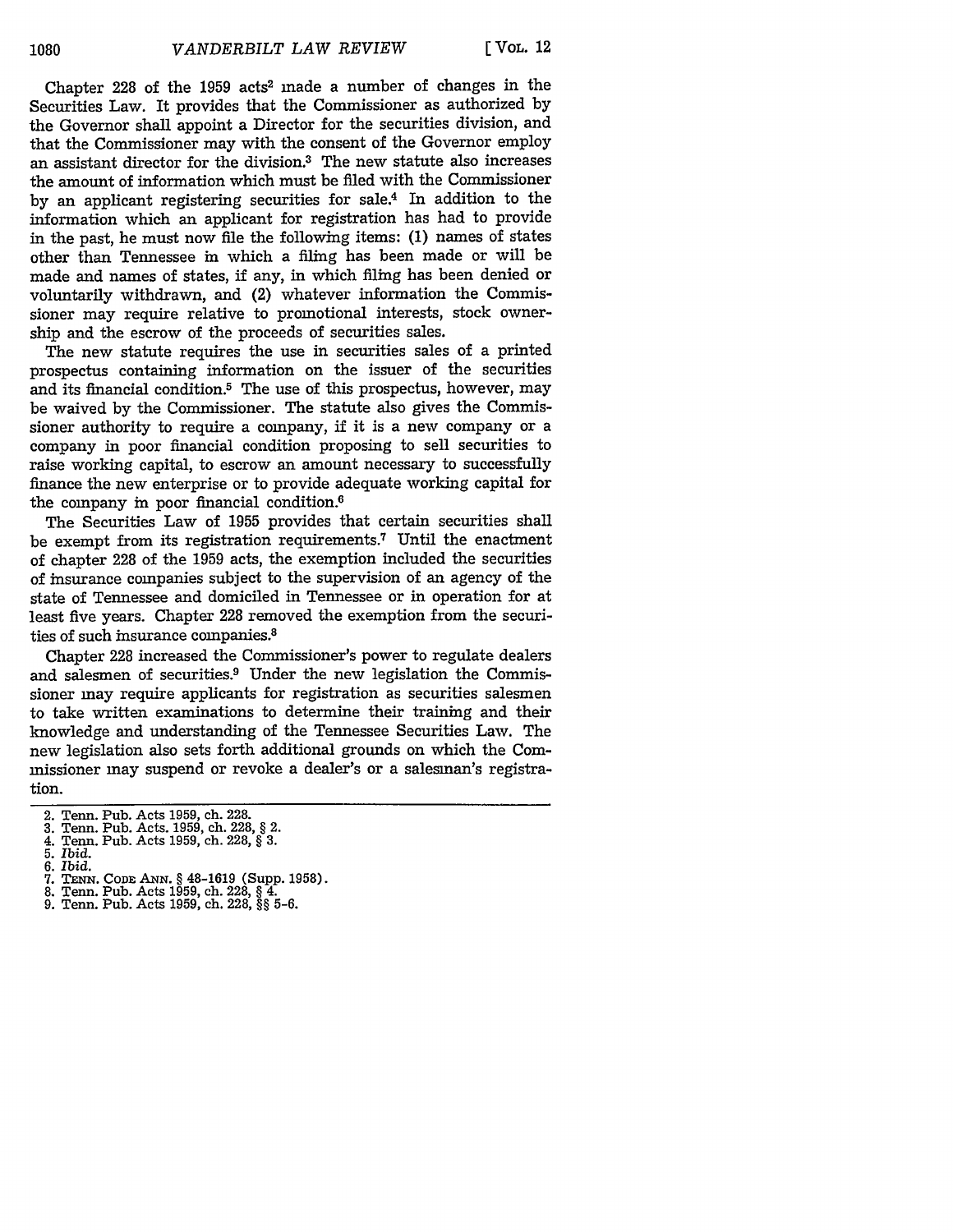Until the **1959** amendments the Securities Law provided that any person who shall *willfully* violate a provision of the law shall be guilty of a criminal offense.10 Chapter 228 eliminates the word "willfully"<sup>11</sup> and thus apparently imposes criminal liability on a person who violates a provision of the law irrespective of whether the violation was intentional.

Chapter 228 further provides that no advertising offering a registered security for sale shall be published, circulated, distributed or broadcast until it has been approved by the Commissioner, and the Commissioner is given the power to disapprove any advertising which he considers to be in conflict with the provisions and purposes of the act.<sup>12</sup> The new statute also sets up strict regulations<sup>13</sup> governing the sale of promotional<sup>14</sup> and speculative securities.<sup>15</sup> For example, speculative securities subscribed to by the issuer, promoters and organizers must be placed in escrow, and a prospectus for promotional and speculative securities must have set forth on its outside front page the following statement in capital letters printed in boldface roman type at least as large as ten-point modern type and at least two-point lead: "These are speculative securities." Finally, the Commissioner is given power to conduct examinations of the operations of investment companies and security dealers doing business in Tennessee. 16

#### II. **SMALL** BusNEss INVESTMENT **COMPANIES**

By the Small Business Investment Act of 1958,17 Congress provided for the establishment of small business investment companies, *i.e.,*

- 12. Tenn. Pub. Acts 1959, ch. 228, § 8. **13.** Tenn. Pub. Acts 1959, ch. 228, § 9.
- 

14. '"Promotional securities" are defined as "securities issued for services rendered, patents, copyrights or other intangibles, the value of which has not been established to the satisfaction of the commissioner, or which are issued for a monetary consideration substantially lower than the consideration for which shares are sold for primary financing purposes." Tenn. Pub. Acts 1959, ch. 228, § 1.

15. "Speculative securities" are defined as "(1) all securities to promote or induce a sale of which, profit, gain or advantage, unusual in the ordinary course of legitimate business, is in any way advertised or promised, course of legitimate business, is in any way advertised or promised, or  $(2)$  all securities the value of which materially depends on proposed or promised an securities the value of which inducts and phononset than upon present tangible assets or<br>conditions, or (3) all securities of any enterprise, association, partnership or<br>conditions, or (3) all securities of any enterpri ble assets, or which has issued or proposes to issue a material part of the securities in payment for formulas, patents, goodwill, promotional or intangible assets, or  $(4)$  any undivided interests or certificates of participation based on any undivided (sic) interest in oil or mineral leases, where the value of such undivided interest or certificate of participation materially depends on proposed or promised future development." Tenn. Pub. Acts 1959, ch. 228, § 1. 16. Tenn. Pub. Acts 1959, ch. 228, § 10.

**17. 72** Stat. 689 (1958), 15 U.S.C.A. §§ 661-696 (Supp. 1958).

<sup>10.</sup> **TENN. CODE** *ANNm.* § 48-1648 (Supp. 1958). 11. Tenn. Pub. Acts 1959, ch. 228, § 7.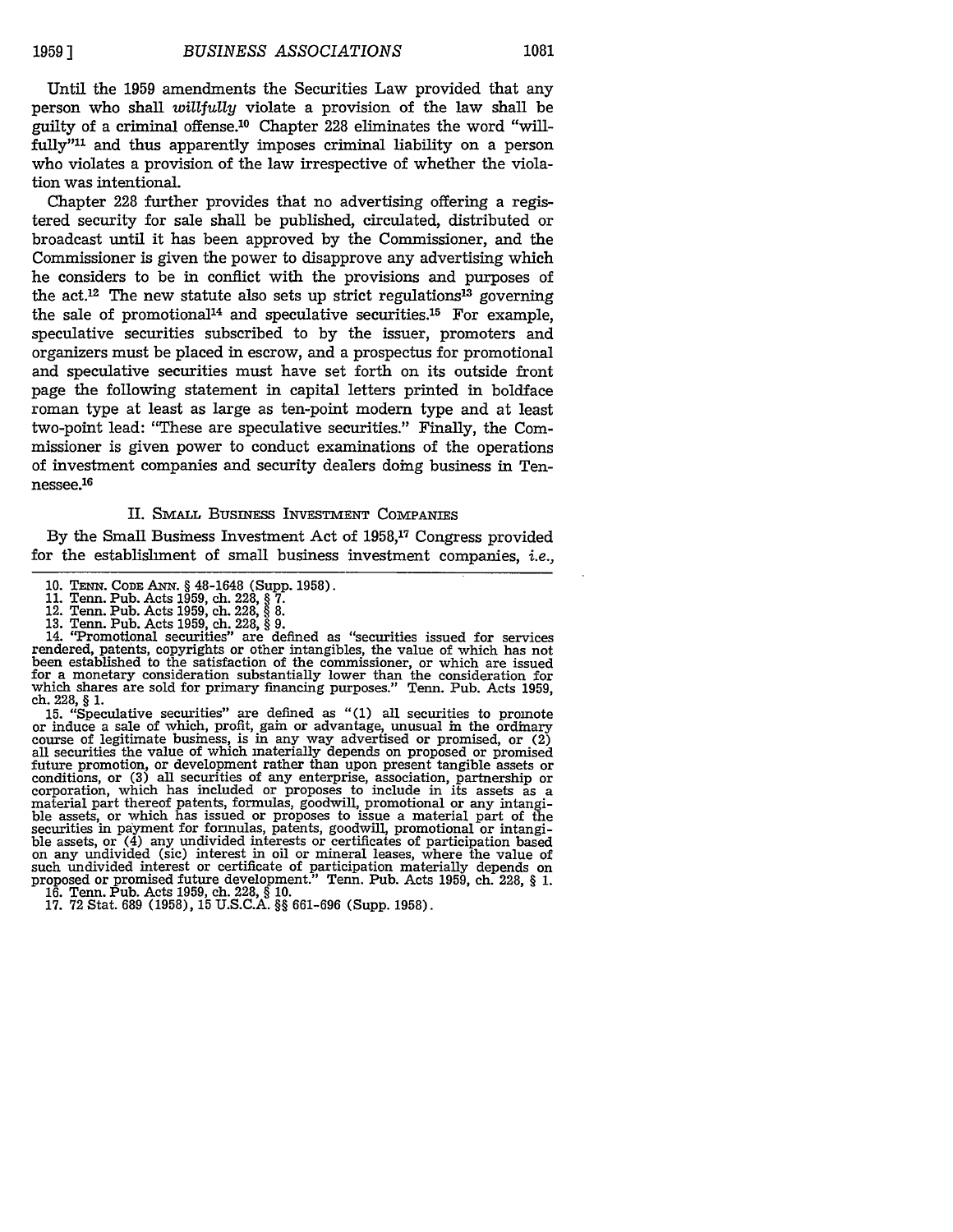companies whose purpose is to supply equity capital and long-term credit for small businesses. Although the organization of small business investment companies is encouraged by the federal government, such companies are not government agencies. They are privately owned; they are organized to make a profit; they, not the government, select the businesses to which they will lend money or in which they will invest.

As a general proposition, small business investment companies are incorporated under state law, but the Small Business Administration may grant federal charters if state-chartered corporations cannot operate in accordance with the purposes of the Small Business Investment Act. Before a small business investment company can begin operations it must not only comply with the incorporation procedures set up by state law but it must also obtain a license to operate from the Small Business Administration. Under the act, SBA cannot issue a license to a company unless it has a paid-in capital and surplus of at least \$300,000; but SBA itself can purchase up to \$150,000 of a company's debentures to provide half of the initial minimum fund. Rules and regulations governing the organization and operation of small business investment companies can be obtained from the Office of Information, Small Business Administration, Washington, D. C.

To implement the Small Business Investment Company Act in Tennessee and to encourage the establishment of small business investment companies here, the Tennessee General Assembly enacted chapter 22 of the 1959 acts.18 That statute provides first that small business investment companies chartered by Tennessee's Secretary of State under the provisions of the Tennessee Code dealing with private corporations19 are authorized to perform the functions prescribed by the Small Business Investment Act, and that as long as a small business investment company is licensed, supervised and inspected by the Small Business Administration, it shall not be subject to supervision by agencies of the State of Tennessee, other than the Tennessee Department of Insurance and Banking pursuant to the Tennessee Securities Law of 1955.<sup>20</sup> The statute also authorizes state banks to purchase stock in small business investment companies. Finally, it provides that negotiable obligations of small business investment companies and negotiable obligations endorsed by such companies with recourse, when properly secured, shall be eligible for purchase by insurance companies, investment companies, industrial development corporations, trustees administering employee or profit-sharing

**<sup>18.</sup>** Tenn. Pub. Acts 1959, ch. 22.

**<sup>19.</sup> TENN.** CODE **ANN. §§** 48-101 to **-713** (Supp. **1958).**

<sup>20.</sup> **TENN.** CODE **ANN.** *§§* 48-1601 to -1648 (Supp. **1958).**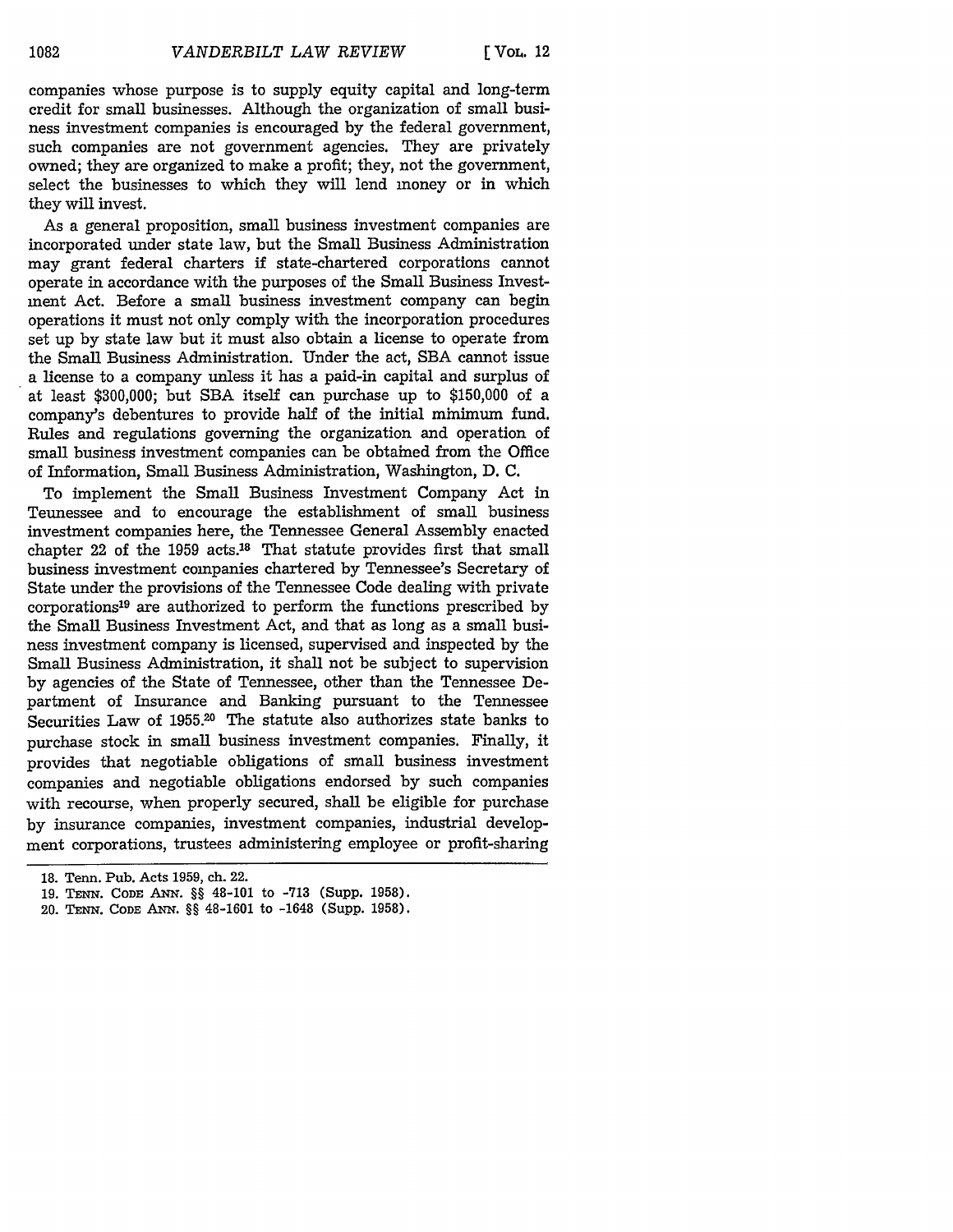trusts, trustees of eleemosynary institutions, and other trustees and fiduciaries.

#### III. DEVELOPMENT CREDIT CORPORATIONS

Chapter 170 of the 1959 acts<sup>21</sup> is a fourteen-page statute which authorizes the organization in Tennessee of development credit corporations and states rules governing their organization and operation. The act provides that twenty-five or more persons, a majority of whom must be residents of Tennessee, may form a development credit corporation for the purpose of advancing the prosperity and economic welfare of the state.<sup>22</sup> Among other things the purposes of a development credit corporation may be "to stimulate and assist in the expansion of all kinds of business activity which would tend to promote the business development and maintain the economic stability of the state" and "to furnish money and credit to approved and deserving applicants for the promotion and development and conduct of all kinds of business activity in the state, thereby establishing a source of credit not otherwise readily available therefor."

In general, the rules governing the organization and operation of development credit corporations are the same as those governing private corporations. There are, however, a number of important differences. For instance, in a development credit corporation all stock must be common with a par value of \$10 per share, the minimum capital stock to be 100,000 shares, and at least 20 per cent of the capital stock must be paid into the corporation's treasury before it may transact business.<sup>23</sup> And the certificate of incorporation of a development credit corporation must be approved by the Commissioner of Insurance and Banking, while such approval of course is not required in the organization of an ordinary private corporation.

An interesting difference between a development credit corporation and a private corporation is that the former may have members as well as stockholders. The new act provides that any financial institution may request membership in the corporation by applying to the corporation's board of directors. If the application is accepted, the financial institution thereafter, subject to limitations contained in the act, makes loans to the corporation as and when called upon to do so on terms and other conditions approved by the corporation's board of directors. Membership in a corporation is for the corporation's duration, except that a member may withdraw on giving three years' notice.

Both stockholders and members of a development credit corporation participate in the election of directors, the adoption and modifi-

23. *Ibid.*

<sup>21.</sup> Tenn. Pub. Acts **1959,** ch. **170.**

<sup>22.</sup> Tenn. Pub. Acts **1959,** ch. 170, § **3.**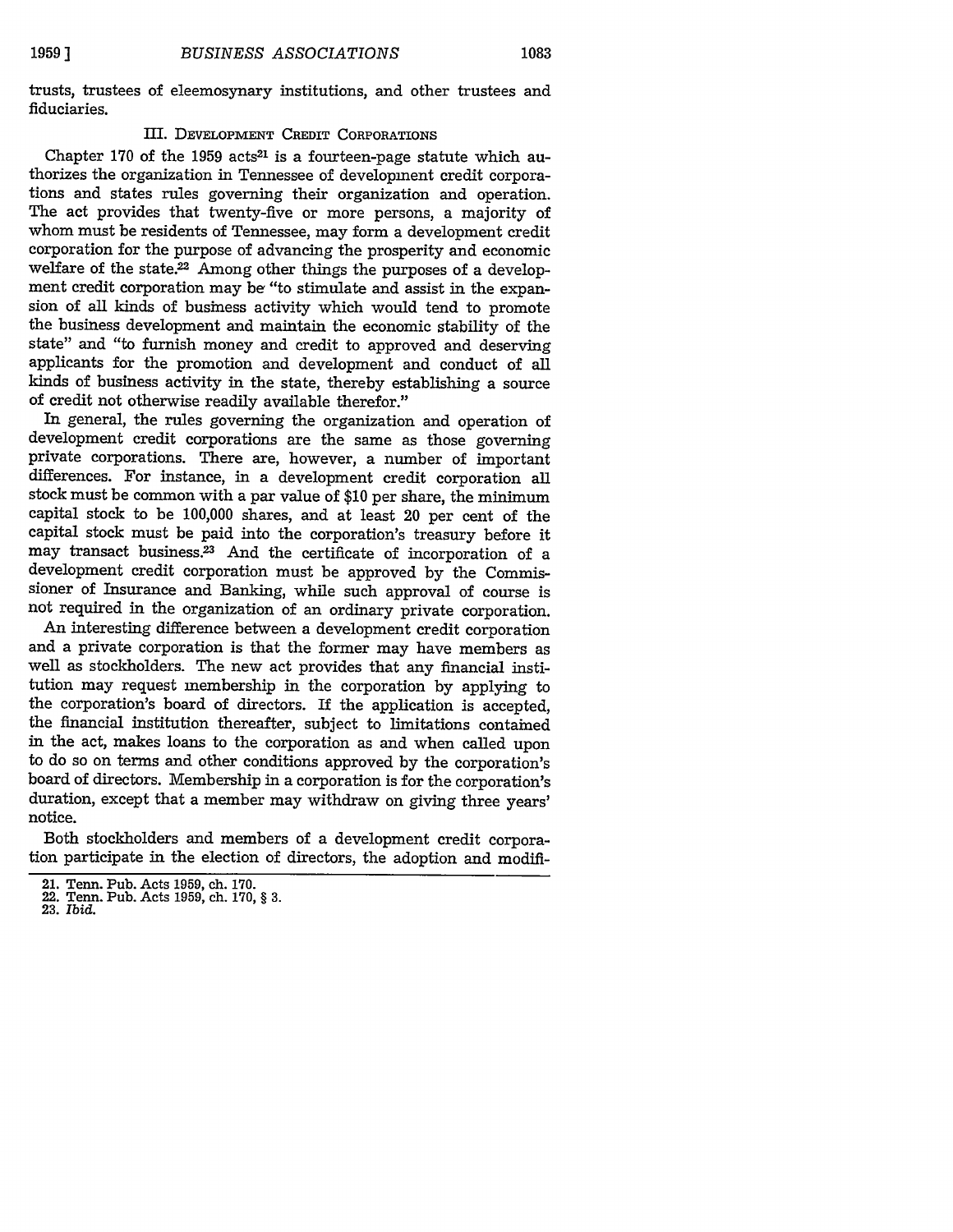cation of by-laws, charter amendments and the exercise of such other powers as are conferred on stockholders and members by the by-laws. Each stockholder has one vote for each share of capital stock held by him and each member has one vote plus an additional vote for each \$1,000 in excess of the first \$1,000 which the member is authorized to have outstanding on loans to the corporation. The business and affairs of the corporation must be managed and conducted by a board of directors, a president and treasurer and such other officers and agents as the corporation, by its by-laws, shall authorize. The members of the corporation elect two-thirds of the board and the stockholders elect the remainder.

An unusual provision in the statute is one stating that directors and officers of development credit corporations shall be held responsible only for losses occurring through their *willful* misconduct.

Development credit corporations are subject to supervision by the Commisioner of Insurance and Banking and must from time to time make reports to that official.24

# IV. SPECIAL PRIVILEGES OF FOREIGN CORPORATIONS AND OTHER ORGANIZATIONS INVESTING IN LOANS ON REAL ESTATE

Before its amendment in the Eighty-first General Assembly, section 45-1201 of the Tennessee Code<sup>25</sup> provided that a foreign mutual savings bank, a foreign mutual savings fund society, or a foreign corporation all the stock of which was owned by an organization of one of those types, should not be considered to be transacting or engaging in business in Tennessee because it acquired loans secured by mortgages or deed of trust on property situated in Tennessee or because it engaged in specified activities (enumerated in the statute) connected with handling the loans. Section 45-1202<sup>26</sup> in turn provided that the organizations referred to in section 45-1201, as long as their activities were restricted to investment in loans on real estate and acts connected therewith, need not qualify to do business in Tennessee or pay foreign corporation privilege taxes, excise taxes, franchise taxes, or annual corporation filing fees. Chapter 28 of the  $1959$  acts<sup>27</sup> adds to the list of foreign financial institutions which will not be considered as doing business in Tennessee when they invest in real estate loans and which will be exempted from the named taxes, the following: national banking associations, banks, trust companies, foreign insurance com-

<sup>24.</sup> See also Tenn. Pub. Acts 1959, ch. 222 (amending Tennessee Code sections relating to industrial development corporations); Tenn. Pub. Acts 1959,<br>ch. 243 (authorizing counties and incorporated cities and towns to purchase<br>under stated circumstances stock in development credit corporations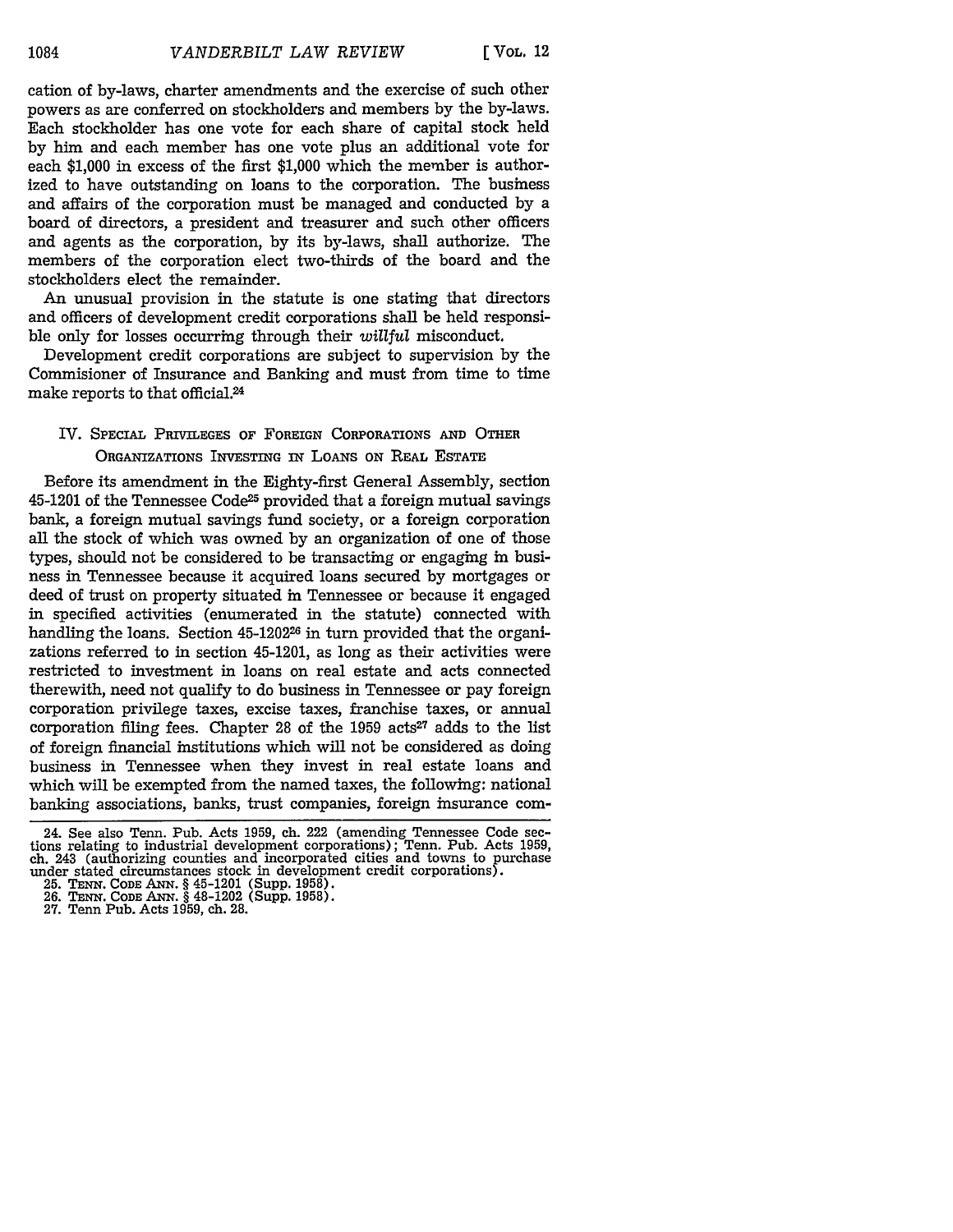panies, and foreign corporations all of whose stock is owned by one or more organizations of the enumerated kinds. Chapter 28 also adds to the list of privileged activities which may be taken in connection with the handling or holding of the loans, without the necessity of qualifying and without incurring tax liability. The preamble of chapter 28 states that the act "will promote home ownership and provide out-of-state capital for the industrial and commercial development of this state." But query whether the granting of these special privileges to foreign financial institutions is to the best interests of Tennessee and its people.

#### V. GENERAL WELFARE CORPORATIONS

The Tennessee Code, title 48, chapter 11<sup>28</sup> provides for the organization and operation of general welfare corporations, i.e., corporations organized "for the general welfare of society" and not for individual profit. Two sections of that chapter of the code were amended by laws enacted by the Eighty-first General Assembly.

One of the amended provisions was section 48-1101, which enumerates in a wordy and overlapping fashion the religious, charitable, educational and welfare activities which are permissible objects for general welfare corporations. Chapter 157 of the 1959 acts<sup>29</sup> adds to the list of approved organizations the following: "Organizations or other associations organized for the promotion of literature, education, science or art, or any other association organized for the promotion of bodily or mental health, and all other organizations organized to promote either or all of the above named objects."

The Eighty-first General Assembly also amended section 48-1106 of the Tennessee Code.<sup>30</sup> Before amendment the section read as follows: "Any corporation chartered under the laws of Tennessee for religious, charitable, educational, missionary, or other eleemosynary purposes, and not for profit, shall have the power to receive property, real, personal or mixed, by purchase, gift, devise, or bequest, sell the same and apply the proceeds toward the promotion of the objects for which it is created, or hold any such property and apply the income and profits towards such objects." Chapter 23 of the 1959 acts<sup>31</sup> deletes the word "or" before "other eleemosynary purposes" and adds after those words the phrase "or any other purposes." The effect of the amendment is to make clear that the power to receive and use property is not limited to corporations chartered for the purposes

- 30. **TENN.** *CODE* ANN. **§** 48-1106 (1956).
- **31.** Tenn. Pub. Acts 1959, ch. 23.

**<sup>28.</sup> TENN . CODE** AxN. §§ 48-1101 to -1121 **(1956).**

**<sup>29.</sup>** Tenn. Pub. Acts 1959, ch. **157.**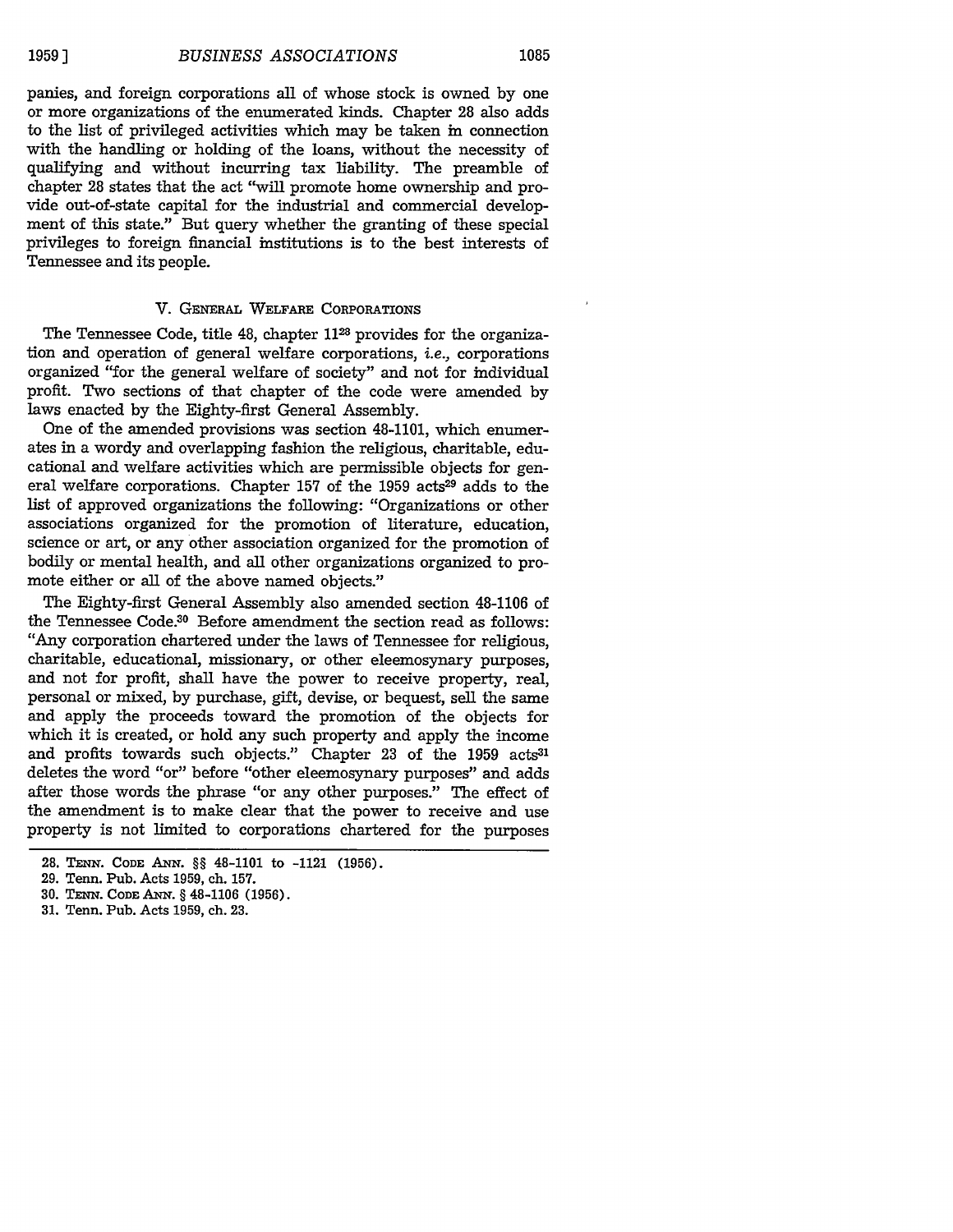specifically mentioned in the section but is held by all nonprofit corporations.

One decision of the Tennessee Court of Appeals, Middle Section, *Hamilton* v. *Gleaves,<sup>32</sup>*dealt with a general welfare corporation. In that case, Post **5** of the American Legion of Nashville, desiring to build a race track, organized a general welfare corporation called "American Legion Amusements, Inc." That corporation employed complainant to make surveys and design the track. Thereafter the corporation entered into a contract with Builders to construct the track, agreeing to pay Builders ten per cent of gate receipts and to put an additional ten per cent of the receipts in escrow as security to assure Builders' recovery of construction costs. The corporation was not successful in operating the track, and a general creditors' bill was filed against it. At that point, in an effort to help American Legion, Builders entered into a contract with the corporation under which Builders agreed to release to it the funds in escrow (\$14,000) in consideration of the corporation's promise **(1)** to pay all of the corporation's debts except those due Builders, and (2) to transfer to a new company to be formed **by** Builders, the lease on the race track premises and the small amount of miscellaneous personal property the corporation owned. Complainant contended that **(1)** this transaction was a fraudulent conveyance, and (2) the lease the corporation held on the track and the personal property it held constituted a trust fund for all of its creditors, which trust fund had been diverted **by** this transaction. The court of appeals sustained the chancellor's findings that Builders gave a valuable consideration for the transfer of the corporation's property and that the transfer was made without intent to hinder or defraud complainant or any other creditor. In response to complainant's contention that the trust fund doctrine applied and that the corporation's assets were subject to a trust for the benefit of him and other corporate creditors, the court quoted language from various authorities to the following effect: the trust fund doctrine means only that the property must first be appropriated to the payment of company debts before any part of it can be distributed to stockholders; it does not mean that corporate property cannot be sold or mortgaged to a bona fide purchaser for a valuable consideration; a purchaser may deal with a corporation in the same manner as with an individual seller, and with no greater danger of being held to have received property burdened with a trust or lien.33

VI. ACTIONS AGAINST UNINCORPORATED AssocIATIoNs Section 20-223 of the Tennessee Code<sup>34</sup> provides in part that any

<sup>32. 316</sup> S.W.2d 335 (Tenn. App. M.S. 1958). **33. 316** S.W.2d at 341-42.

<sup>34.</sup> TENN. **CODE** ANN. **§** 20-223 (1956).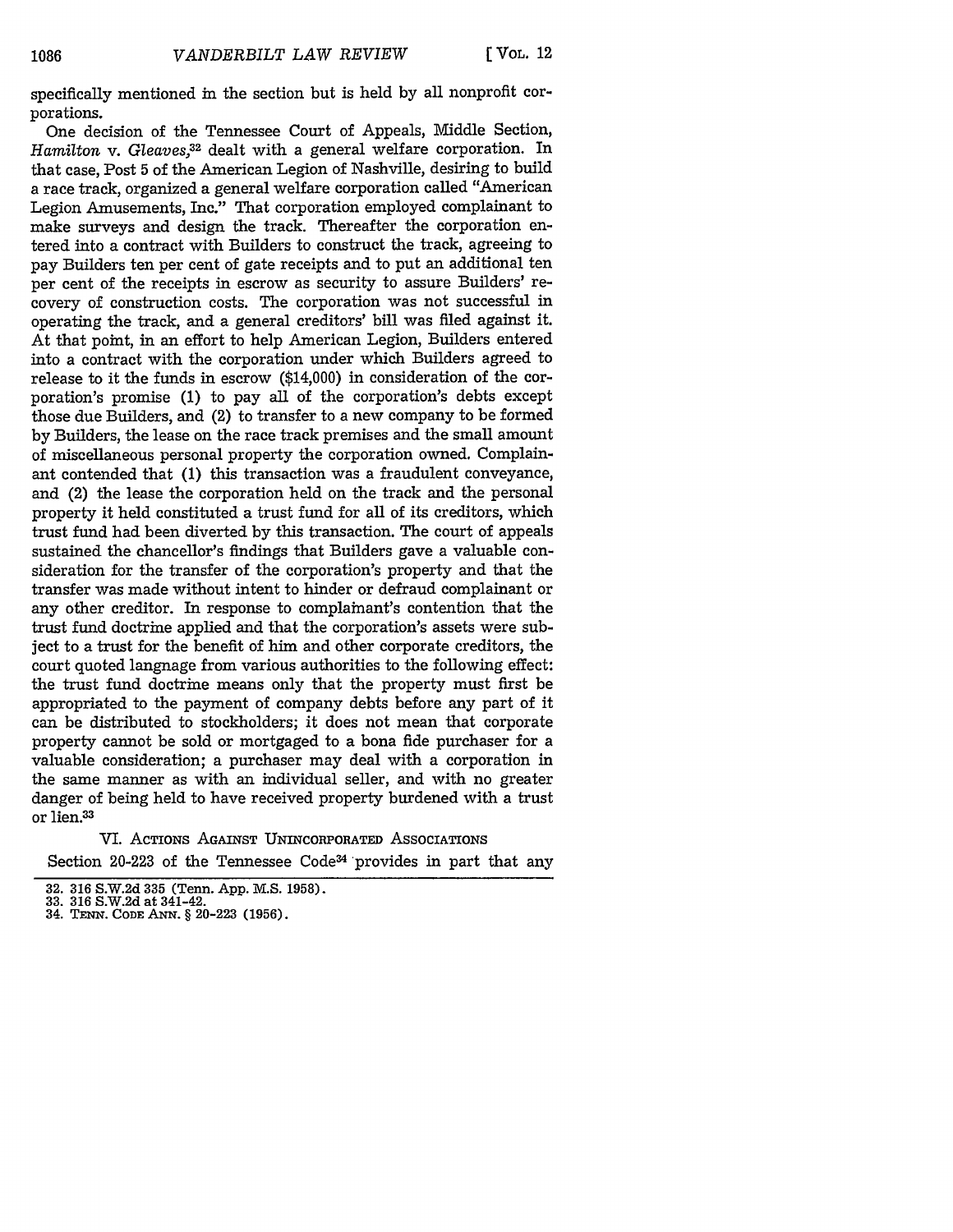unincorporated association or organization, whether resident or nonresident, doing or desiring to do business in this state shall appoint an agent here upon whom process may be served, and shall certify the agent's name and address to the clerk of the circuit court of each county in which the association or organization is to perform acts. If the agent is not appointed, process may be served on the Secretary of State of Tennessee. Chapter 110 of the 1959 acts<sup>35</sup> amends that code section to make clear that nonresident partnerships, just as other unincorporated associations and organizations, are covered **by** the section and must appoint resident agents for the service of process.

## **VII.** TAx ON FOREIGN CORPORATIONS WITH **EARNINGS,** PROPERTY, OR BusINEss IN **TENNESSEE**

Chapter 252 of the 1959 acts<sup>36</sup> imposes on foreign corporations, corporations conducting business for profit, joint stock companies, and business trusts, **if** they have net earnings in Tennessee or own property or engage in business activities in Tennessee, taxes equivalent to those imposed on Tennessee corporations as franchise taxes and as excise taxes on corporate earnings.<sup>37</sup> The new statute states that this tax on foreign business organizations is not to be construed as a tax on the privilege of carrying on business in Tennessee but is to be considered a tax "upon the privilege of being in receipt of or realizing net earnings in Tennessee."38

#### VIII. NUMBER OF INCORPORATORS FOR RELIGIOUS CORPORATIONS

The Tennessee Code, title 48, chapter **1339** provided that a charter could be granted to not less than five nor more than fifteen persons to transact the business affairs of a religious organization. Chapter **206** of the **1959** acts4° increased the permissible maximum number of incorporators to twenty-five.

#### **IX.** CHARTERS OF CORPORATIONS FOR **THE** HIGHER EDUCATION OF TEACHERS

Chapter **52** of the Acts of 1909,41 governing the creation and organization of corporations for the higher education of teachers, provided that the charters of such corporations should contain, in the enumeration of general powers, the following language: "provided, however, that no mortgage of any real estate of the corporation shall be valid if inconsistent with the trusts on which it is held, and unless author-

**<sup>35.</sup>** Tenn. Pub. Acts **1959,** ch. **110.**

**<sup>36.</sup> Tenn.** Pub. Acts 1959, ch. 252.

**<sup>37.</sup>** See **TENN. CODE ANN.** §§ 67-2701 to -2724, 67-2901 to -2931 (Supp. 1959). **38.** Tenn. Pub. Acts **1959,** ch. 252, § **1.**

**<sup>39.</sup> TENN. CODE ANl.** §§ 48-1301 to **-1311 (1956).** 40. Tenn. Pub. Acts **1959,** ch. **206.**

<sup>41.</sup> Tenn. Pub. Acts **1909,** ch. **52.**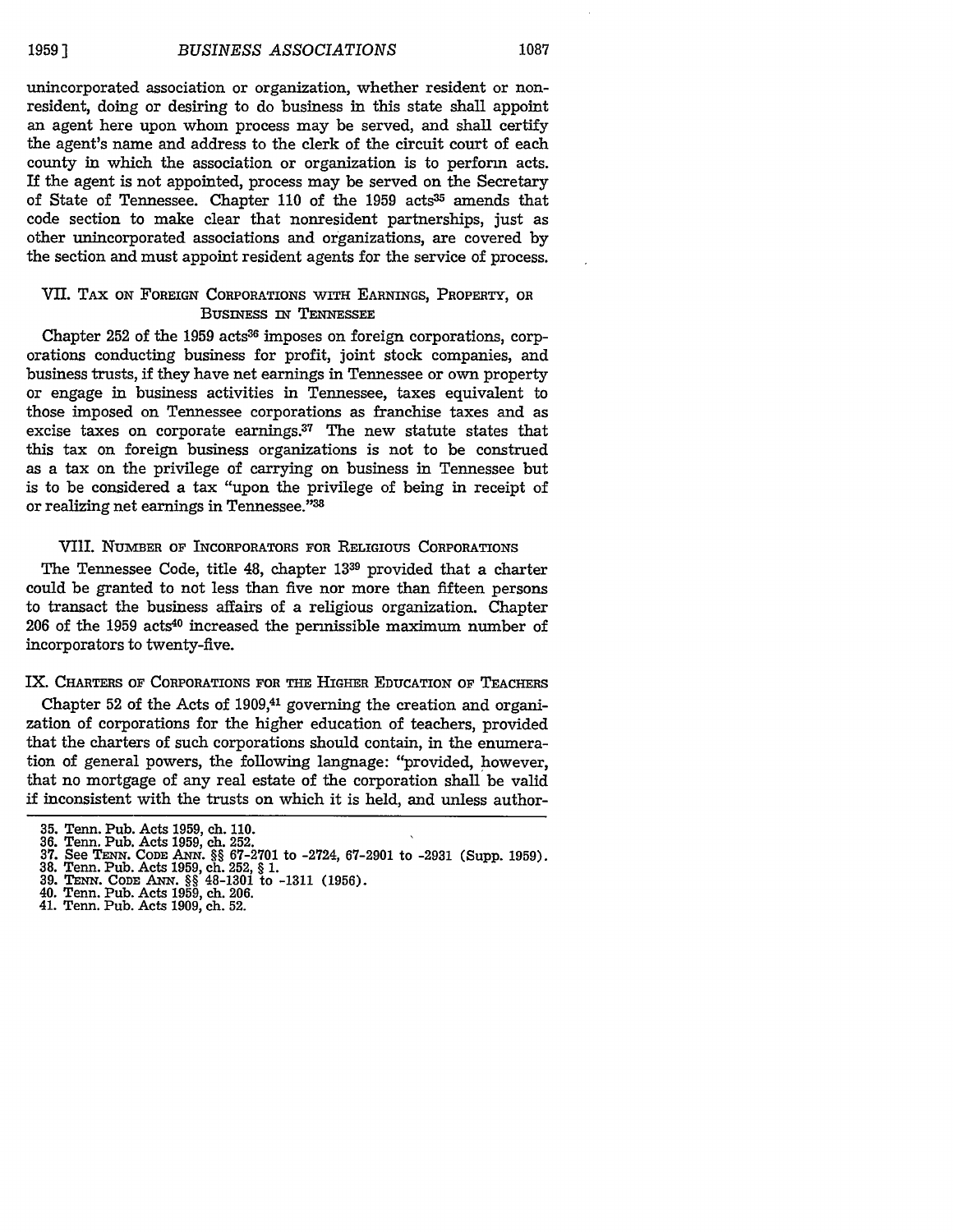ized by the votes of two-thirds of the entire Board of Trustees and on order of the Court of Chancery." The Code of Tennessee of 1932 omitted the statutory provision requiring this charter proviso and no corresponding requirement was included in chapter 142, Acts of  $1875,42$  governing the creation and organization of general welfare corporations, including colleges and universities, or in the sections of the present Tennessee Code applicable to general welfare corporations. **In** order to bring the charters of educational corporations formed under the 1909 law into conformity with those formed under later legislation, the General Assembly by chapter 184 of the 1959 acts43 amended charters of corporations for the higher education of teachers organized under the 1909 legislation eliminating the following language: "and unless authorized by the votes of two-thirds of the entire Board of Trustees and on order of the Court of Chancery."

#### X. LICENSING OF MONEY LENDERS

Chapter 315 of the 1959 acts<sup>44</sup> provides that hereafter money lenders must obtain a license from the Commissioner of Insurance and Banking. Heretofore money lenders were required to obtain a certificate from the Superintendent of Banks and a license from the county court clerk.45

### XI. BEQUEST OF STOCK IN CORPORATION WHICH DiD NOT COME INTO EXISTENCE UNTIL AFTER WILL'S EXECUTION

The Tennessee Code provides that a will "shall be construed, in reference to the real and personal estate comprised in it, to speak and take effect as if it had been executed immediately before the death of the testator."46 Applying this provision, the Supreme Court of Tennessee in *Sadow v. Solomon*,<sup>47</sup> held that a will bequeathing to the testator's son all stock in a specified corporation (designated by name) owned by testator at death, passed the stock to the son even though the corporation did not come into existence until after the execution of the will. The will bequeathed stock in "Independent Theatres, Inc." A corporation with that name had been dissolved about five years before the execution of the will, and at the time of the will's execution the testator owned stock in "Independent Theatres, Incorporated" and served that corporation in a managerial capacity. About two months after the execution of the will, another

<sup>42.</sup> Tenn. Pub. Acts 1875, ch. 142.

<sup>43.</sup> Tenn. Pub. Acts 1959, ch. 184.

<sup>44.</sup> Tenn. Pub. Acts 1959, ch. **315.**

<sup>45.</sup> See **TENN. CODE** ANN. §§ 45-2101 to -2123 (1956). For other 1959 legisla- tion dealing with lenders, see Tenn. Pub. Acts 1959, ch. 205 (endorsement companies). 46. **TENN. CODE ANN.** § 32-301 **(1956).** 47. **319 S.W.2d 83** (Tenn. **1958).**